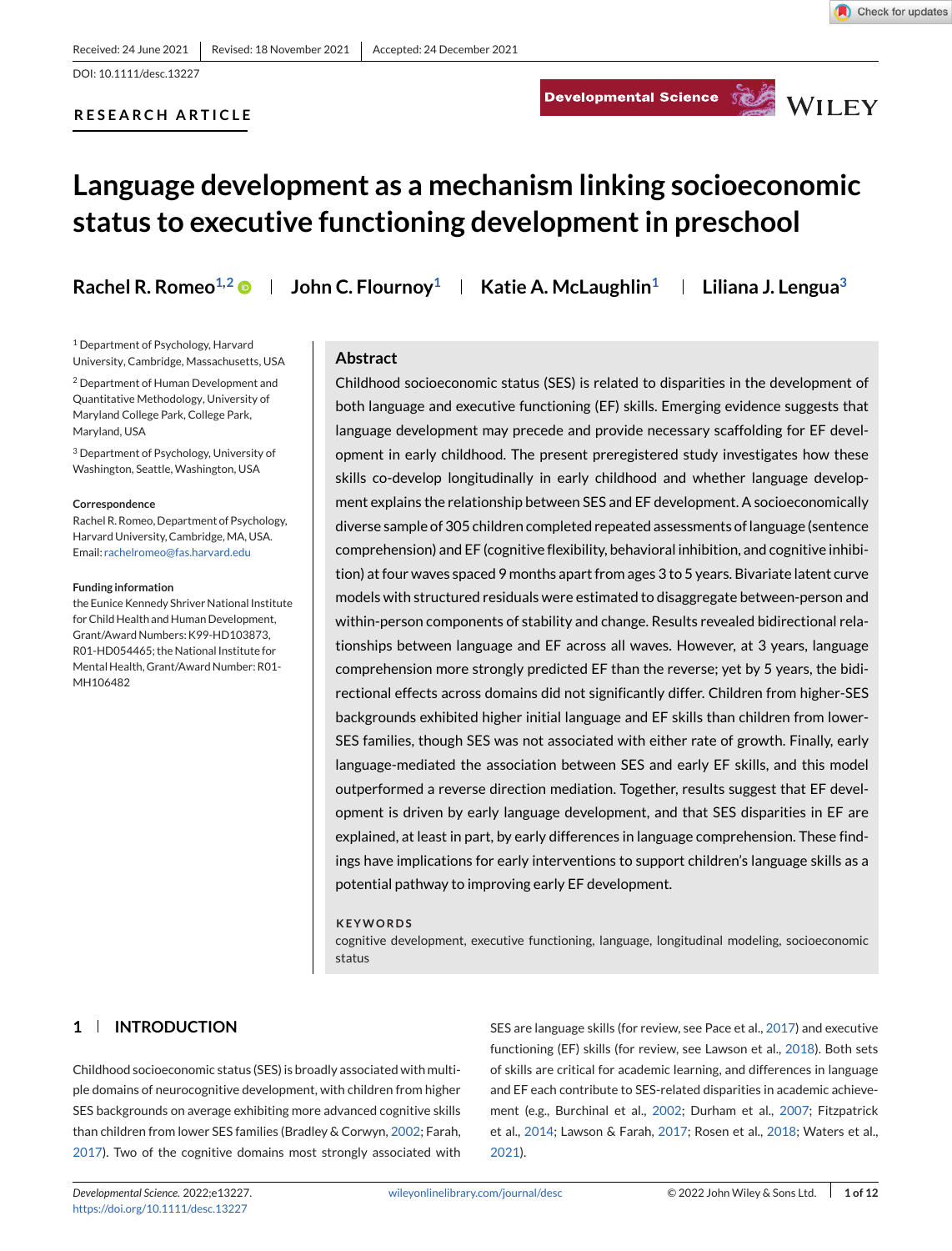EF refer to a set of higher-level cognitive skills that support goaldirected action, and typically include inhibitory control, working memory, and cognitive flexibility (Diamond, [2013;](#page-9-0) Miyake & Friedman, [2012\)](#page-10-0), which develop rapidly throughout early childhood, and especially the preschool years (i.e., ages 3–5 years; Best & Miller, [2010;](#page-9-0) Zelazo et al., [2003\)](#page-11-0). Similarly, children's language skills, including both their ability to understand others and to linguistically express themselves, also develop rapidly in the first years of life, with demonstrable lexical and syntactic growth in the toddler and preschool years (Hoff, [2013\)](#page-10-0). In addition to overlapping developmental trajectories, language and EF skills are supported by the development of adjacent and overlapping prefrontal brain systems during childhood (Fiske & Holmboe, [2019;](#page-10-0) Friederici, [2006;](#page-10-0) Merz et al., [2019\)](#page-10-0).

On average, children from lower SES backgrounds exhibit reduced performance on both language and EF assessments than their more advantaged peers (Noble et al., [2007\)](#page-11-0). While there are likely many environmental factors contributing to these disparities, one mechanism with strong empirical support is cognitive stimulation (Sheridan & McLaughlin, [2016\)](#page-11-0). Children from higher SES homes are more likely to have access to developmentally appropriate learning materials such as books and toys, experience enriching activities outside the home (e.g., museums), and engage with caregivers in interactive linguistic exchanges and scaffolded learning activities (Rosen et al., [2019\)](#page-11-0). These cognitively stimulating activities, and especially language rich caregiver-child interaction, independently explain SES differences in both language and EF development (Daneri et al., [2019;](#page-9-0) Romeo, [2019\)](#page-11-0). Importantly, structural inequities in financial, educational, and social resources combined with the day-to-day stressors of socioeconomic disadvantage systematically constrain caregivers' capacity to provide cognitively stimulating interactions (Ellwood-Lowe et al., [2021\)](#page-10-0), which may in turn drive SES disparities across multiple cognitive domains, including language and EF development.

Additionally, language and EF skills are conceptually related and developmentally intertwined, such that skill acquisition in one domain scaffolds and supports the emergence of improved skills in the other. For example, language involves a command of abstract verbal labels (vocabulary) that are combined in a hierarchical rule-based system (syntax); use of abstract representations and rule structures are key components of many EF tasks (Marcovitch & Zelazo, [2009\)](#page-10-0). Additionally, children often use "self-talk" to scaffold their performance on challenging tasks (Vygotsky, [1962\)](#page-11-0), and even adults may use verbalizing strategies or subvocalization to support difficult cognitive tasks, including working memory (e.g., the "phonological loop," Baddeley & Hitch, [1974\)](#page-9-0). On the other hand, skills such as attentional control and error monitoring may support vocabulary learning by honing focus to relevant word-concept mappings (Kapa & Erikson, [2020;](#page-10-0) Weiland et al., [2014\)](#page-11-0), and inhibition may support conversational turn-taking skills by inhibiting responses until the prior speaker is finished (Levinson & Torreira, [2015\)](#page-10-0). Indeed, several longitudinal studies have found bidirectional relationships between these cognitive domains, such that language and EF skills build upon each other in preschool and elementary school (Bohlmann et al., [2015;](#page-9-0) Daneri & Blair, [2017;](#page-9-0) Slot & von Suchodoletz, [2018\)](#page-11-0). However, when comparing the directional rela-

#### **RESEARCH HIGHLIGHTS**

- ∙ Bivariate latent curve models with structured residuals were estimated to determine relationships between language and executive functioning (EF) skills from ages 3 to 5 years.
- ∙ At the earliest ages, language comprehension more strongly predicted EF than the reverse, though bidirectional influences were not different at the later ages.
- ∙ Socioeconomic status significantly predicted the intercepts, but not the slopes, of both language and EF.
- ∙ The language intercept mediated the association of SES with the EF intercept, indicating a potential mechanism through which SES influences EF in early development.

tionships, most studies find that language development more strongly scaffolds subsequent EF development than the reverse, especially in preschool (Fuhs & Day, [2011;](#page-10-0) Jones et al., [2020;](#page-10-0) Kuhn et al., [2016;](#page-10-0) Slot & von Suchodoletz, [2018;](#page-11-0) Vallotton & Ayoub, [2011;](#page-11-0) White et al., [2017\)](#page-11-0).

These findings suggest that variation in children's language skills could contribute to the well-established relationship between SES and EF development. A few studies provide preliminary evidence for this hypothesis, finding that SES-EF relationships can be explained by receptive language skills (and specifically vocabulary skills) in schoolaged children (Catale et al., [2012;](#page-9-0) Noble et al., [2005, 2007;](#page-11-0) Pluck et al., [2020\)](#page-11-0), but not by spontaneous expressive language usage (Sarsour et al., [2011\)](#page-11-0). However, these studies are all cross-sectional, which limits the conclusions that can be drawn regarding the mediating role of language development in EF development, and provide little evidence for how these relationships may arise and change across early childhood.

The present study aims to overcome these limitations by investigating the relationships between SES and the development of language and EF skills in a multi-wave longitudinal study spanning ages 3–5 years. We hypothesize that language will more strongly predict EF development than vice versa, and that language skills will mediate the relationship between SES and EF. If confirmed, findings would have implications for supporting language development as a pathway for reducing SES disparities in EF skills.

## **2 MATERIALS AND METHODS**

### **2.1 Participants**

Participants were 306 children (152 male) who were aged 36–40 months ( $M = 36.6$ ,  $SD = 0.9$ ) at the first assessment (T1). Three followup assessments were spaced 9 months apart: T2 at 44−49 months of age (*M* = 46.1, SD = 1.1, *n* = 290), T3 at 53−59 months of age (T3, *M* = 55.0, *SD* = 1.1, *n* = 288), and T4 at 62–69 months of age (*M* = 63.9,  $SD = 1.2$ ,  $n = 288$ ). Of those who participated in the first session, 278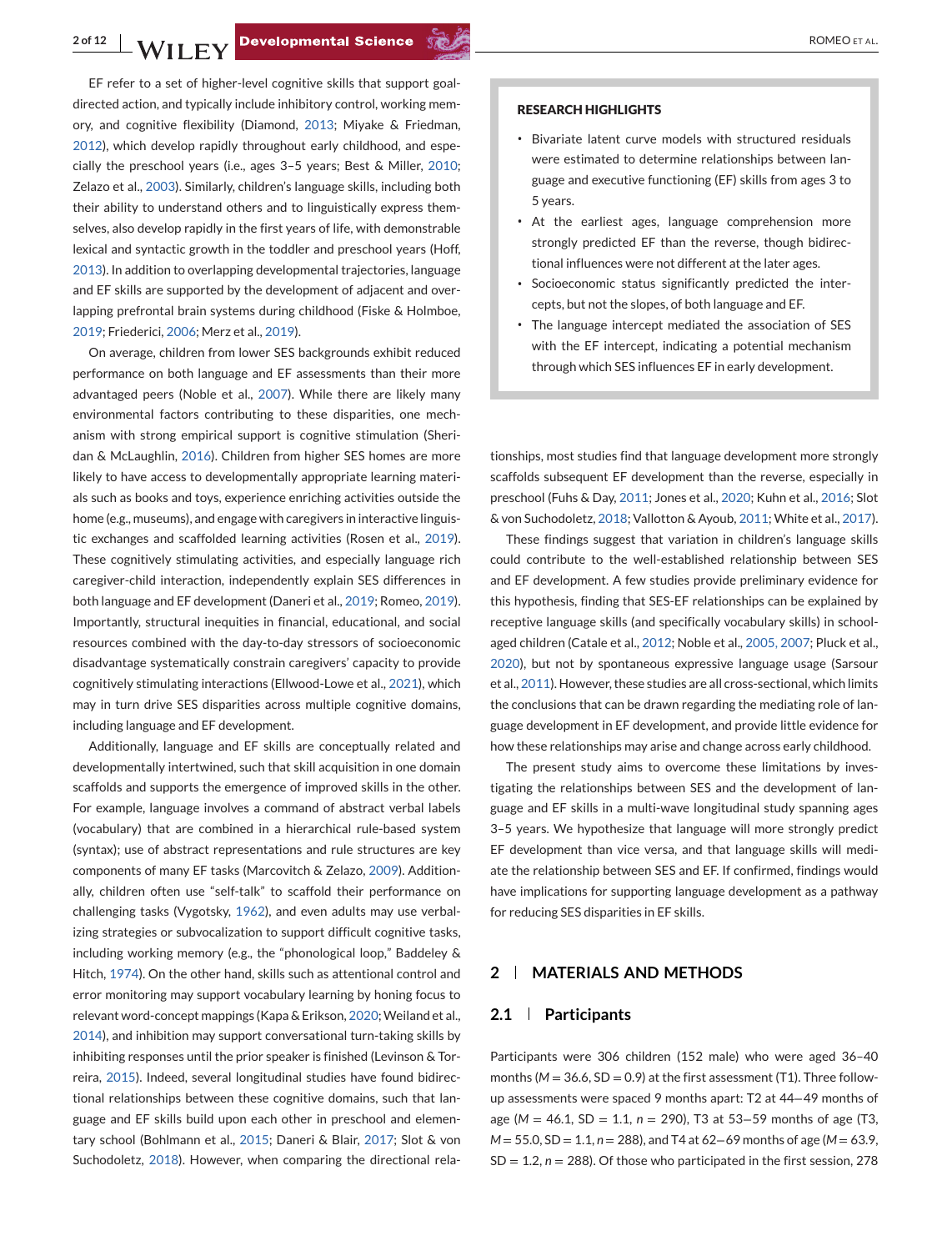ROMEO ET AL. **3 of 12**<br>**Developmental Science**  $\sqrt[3]{\mathbf{W}}$  **| FV**  $\frac{3 \cdot 6 \cdot 12}{3 \cdot 6 \cdot 12}$ 

(91%) attended all four sessions, 13 (4%) attended three sessions, six (2%) attended two sessions, and nine (3%) attended only the first session. All study procedures were approved by the institutional review board at the University of Washington, and active parental informed consent and child assent were secured prior to data collection.

Participants were recruited as a part of a longitudinal study of associations between family income and the development of effortful control (Lengua et al., [2015\)](#page-10-0). Families were recruited from various publicly and privately funded sources, including birth registries, daycares, preschools, libraries, health clinics, and charitable agencies and organizations serving low-income families in the urban and suburban areas surrounding Seattle. Recruitment aimed to achieve balanced representation across income levels, with one-third of families at/near poverty, one-third with lower-income, and one-third with middle- to upperincome, based on the federal poverty guidelines in place at the time of their first visit (2008–2010). Families were required to be proficient in English (self-reported), and children diagnosed with a developmental disability were excluded.

# **2.2 Socioeconomic status and demographics**

Demographic measures were collected through maternal self-report. The SES measures of interest were income-to-needs (ITN) and maternal education (MEd) level, measured at the first wave. Total family income (inclusive of wages, investments, child support/alimony, and state/federal aid) was reported in 14 bins calibrated to correspond to federal poverty guidelines, ranging from less than \$14,570 to more than \$150,000. Parents also reported the number of family members depending on that income (inclusive of all adults and children), which was used to determine the corresponding federal poverty level. ITN ratios were calculated as the ratio of total income to the federal poverty level, such that values less than one indicate income below the poverty threshold, and values greater than one indicate income above the poverty threshold. Sample ITN ranged from 0.22 to 8.19 (*M* = 2.90,  $SD = 1.88$ ). Mothers also reported their highest education level in 10 bins, ranging from less than 8th grade to receiving a doctoral degree or equivalent; the sample mean was a technical/associate's degree (14–15 years of education). Attrition (i.e., not attending all four sessions) was marginally associated with ITN ( $t = 1.97$ ,  $p = 0.06$ ) and MEd ( $t = 2.04$ , *p* = 0.05), such that children from lower-SES families were less likely to attend all sessions. Distributions of the SES measures are in Figure [1.](#page-3-0) The racial and ethnic make-up of the sample are reported for descriptive purposes. The distribution roughly matched that of the geographical region sampled: 64%White/Caucasian, 9% Black/African American, 3% Asian, 10% Latino/Hispanic, 2% Native American/American Indian, and 12% multiple racial and ethnic backgrounds.

## **2.3 Language assessment**

Children's language comprehension skills were measured with the Comprehension of Instructions subtest of the NEPSY-II (Korkman et al., [2007\)](#page-10-0), which assesses the ability to receive, process, and execute oral instructions of increasing semantic and syntactic complexity. For each item, the child points to appropriate stimuli in response to oral instruction, and assessment stops when the child gets seven wrong consecutively. This measure is strongly associated with composite language indices on comprehensive assessments of receptive and expressive language in children from diverse backgrounds (Korkman et al., [2007\)](#page-10-0). This assessment was administered at all four timepoints. The outcome score was the proportion of correct items out of 33 total items.

## **2.4 Executive functioning assessment**

Children completed an identical battery of EF assessments at each of the four timepoints. Children's EF skills were measured with five assessments that tapped three different EF components: one measure of cognitive flexibility/switching, two measures of behavioral inhibition, and two measures of cognitive inhibition. Measures were selected to be of varying difficulty for children of varying ages so that identical measures could be used over time. For both behavioral and cognitive inhibition, one measure was better suited for the younger time points (i.e., older children were at ceiling) while the other was better suited for the older time points (i.e., younger children were at floor). The flexibility measure was well suited for children at all four time points. See Supplementary Figure S1 and Supplementary Table S1 for task proficiency across waves.

Cognitive flexibility was assessed with the Dimensional Change Card Sort (DCCS; Zelazo, [2006\)](#page-11-0). In this task, children sort varying in shape and color. Children were shown two boxes, each with an attached target card. In the first part, the target cards included a black figure on a colored background (star on blue, truck on red), and children were instructed to sort a series of bivalent image cards first according to shape (six trials) and then according to color (six trials). In the second part, the sorting properties were integrated, such that target cards consisted of a colored figure on a white background (blue star, red truck), and children were instructed to first sort according to shape (six trials), and then by color (six trials). In the third part, the target cards remained the same, but children were instructed to sort by color if the card had a black border on it, and by shape if the card lacked the border (12 trials). The outcome score was the proportion of correct trials out of the total 36 trials.

Behavioral inhibition was assessed by Monkey/Dragon and Head, Toes, Knees, and Shoulders tasks. Monkey/Dragon is a version of the Bear-Dragon task (Kochanska et al., [1996\)](#page-10-0), except a monkey puppet is substituted in place of the bear. It requires the child to perform actions when the directive is given by the monkey puppet (five trials), but not when given by a dragon puppet (five trials). Children receive 0 points for no movement, 1 point for a wrong movement, 2 points for a partially correct movement, or 3 points for a completely correct movement. The outcome score was total points divided by the total possible score (30 points). This was the easier behavioral inhibition measure, so it is included as an indicator of EF at T1 and T2. In Head, Toes, Knees,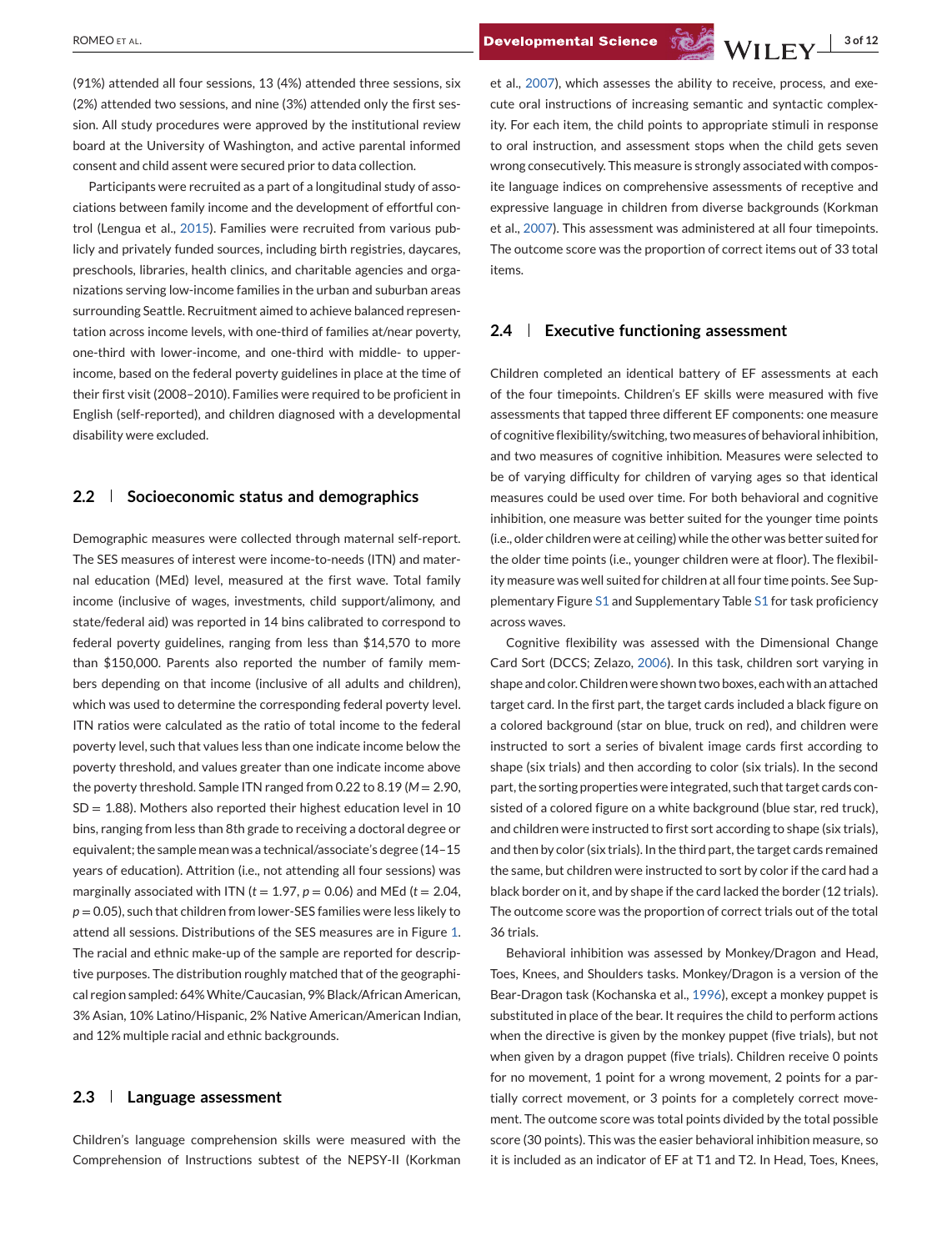<span id="page-3-0"></span>



**FIGURE 1** Histograms displaying the distribution of SES measures across participants (*n* = 305). Income-to-needs is the ratio of total family income to the federal poverty threshold for a corresponding family size. Mother's education level was reported categorically and converted to the corresponding number of years for display

Shoulders (Ponitz et al., [2009\)](#page-11-0), children follow a series of paired behavioral rules. First, children are asked to touch their head when told to touch their toes and vice versa (10 trials). Then, two additional commands are added, and children are asked to touch their knees when told to touch their shoulders and vice versa (10 trials). Finally, the rules are changed, such that head goes with knees and toes go with shoulders (10 trials). Children received 0 points for an incorrect response, 1 point for a self-correct, and 2 points for a correct response. The outcome score was total points divided by the total possible score (60 points). This was the more difficult behavioral inhibition measure, so it is included as an indicator of EF at T3 and T4.

Cognitive inhibition was assessed by Day/Night and NEPSY-II Shape Inhibition tasks. Day/Night (Gerstadt et al., [1994\)](#page-10-0) requires the child to say "day" when shown a picture of moon/stars and "night" when shown a picture of the sun. Responses were scored as correct or incorrect, and the outcome score was the proportion correct out of the total 16 trials. This was the easier cognitive inhibition measure, so it is included as an indicator of EF at T1 and T2. In the shape inhibition subtest of the NEPSY-II, children were shown an array of 40 circles and squares and asked to say the opposite shape name for each item (i.e., circle for square and vice versa) as quickly as possible. Children received 0 points for an incorrect response, 1 point for a self-correct, and 2 points for a correct response. The outcome score was total points divided by the total possible score (80 points). This was the more difficult cognitive inhibition measure, so it is included as an indicator of EF at T3 and T4.

All cognitive assessment scores were logit-transformed prior to analyses to transform their scale from [0, 1] to [-Inf, Inf], which provided continuous, normally-distributed inputs for SEM. Proportion scores of 0 and 1 were substituted with half of the next lowest and highest possible scores, respectively (i.e., for an assessment with 36 items, a score of 0 became  $(1/36)/2 = 0.014$ , and a score of 1 became  $1-(1/36)/2 = 0.986$ ). Children's scores on individual assessments were excluded for child non-compliance (e.g., refused to participate, quit the task early, etc.), for task inappropriateness (e.g., did not understand the

instructions, did not know shape names necessary for the inhibition test, colorblindness for the language task that requires identifying colored shapes, etc.), and for experimenter error (e.g., early discontinue, did not administer enough practice trials, etc.). Additionally, assessments with <80% valid responses (i.e., not skipped because of child or experimenter error) were excluded. Of the 16 assessment measures (one language and three EF at each of four time points), 93 participants (30.4%) had complete data, 195 (63.7%) had 10–15 valid assessments, and 18 (5.7%) had fewer than 10 valid assessments. One participant did not have any valid assessments and thus was excluded. Even after accounting for attrition, SES was associated with missingness (ITN: *r* = 0.14, *p* = 0.02; MEd: *r* = 0.16, *p* = 0.01). Thus, if SES is related to both missingness and our outcomes of interest, then its inclusion in the model leads to unbiased estimates (Matta et al., [2018\)](#page-10-0).

### **2.5 Analyses**

All analyses were carried out in Mplus version 8.6 (Muthén & Muthén, [2017\)](#page-10-0). Full information maximum likelihood (FIML) was used to deal with missing data. First, latent EF factors were estimated using confirmatory factor analysis with three indicators at each time point, including one measure of cognitive flexibility (DCCS, all waves), one measure of behavioral inhibition (Monkey/Dragon at T1 and T2; HTKS at T3 and T4), and one measure of cognitive inhibition (Day/Night at T1 and T2; Shape Inhibition at T3 and T4). This factor structure was determined prior to pre-registration to limit metric invariance due to ceiling effects for Monkey/Dragon and Day/Night at the later waves, and floor effects of HTKS and NEPSY Inhibition at the earlier waves. Covariances of repeated measures were allowed to vary, and longitudinal measurement invariance was evaluated by constraining loadings of identical measures across waves (Widaman et al., [2010\)](#page-11-0). The resulting EF factors served as indicators for all remaining models.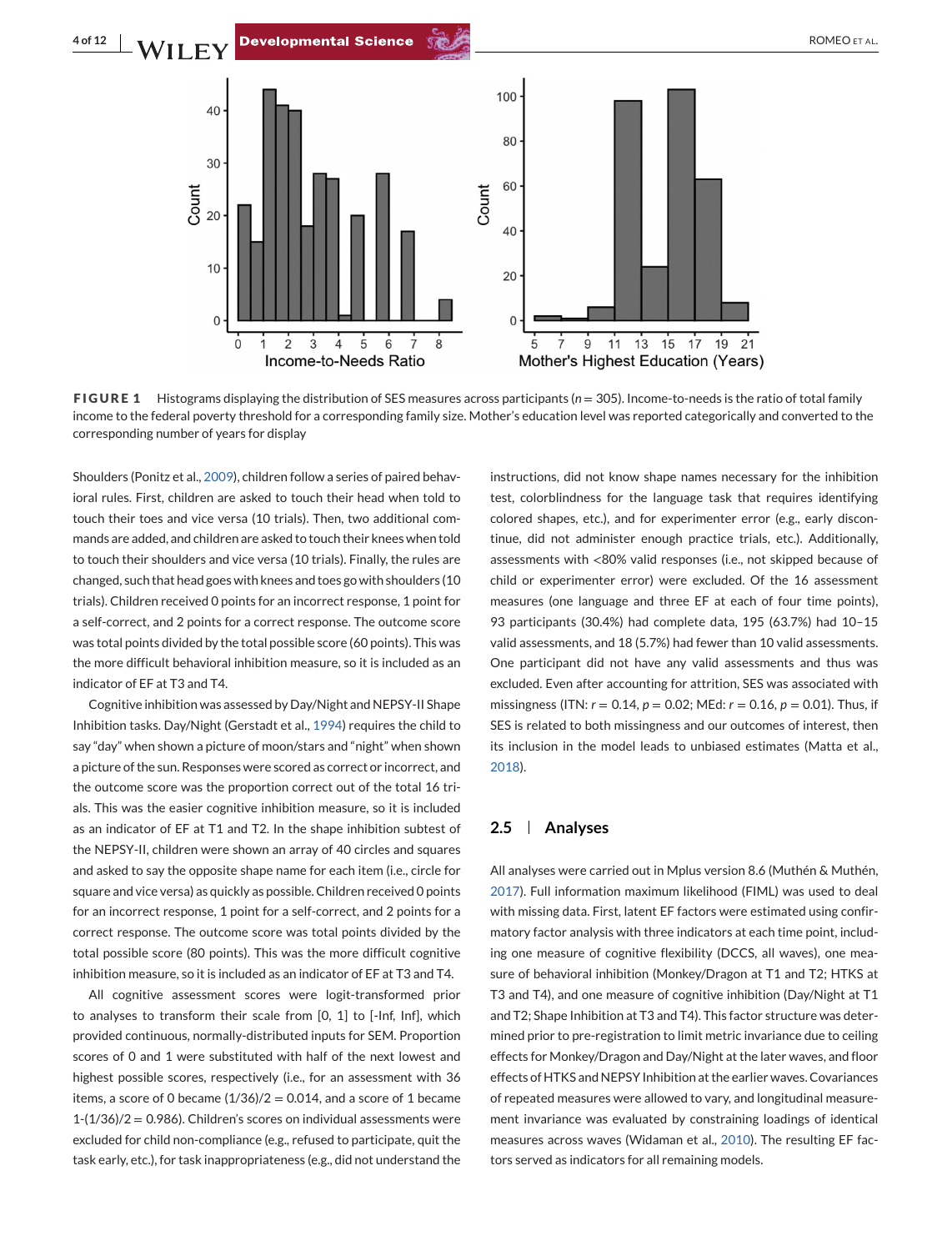Longitudinal associations between language and EF were evaluated by estimating a bivariate latent curve model with structured residuals (LCMSR, Curran et al., [2014\)](#page-9-0). This method estimates time-specific regressions on residuals rather than observed variables, which allows for a more rigorous evaluation of bidirectional within-person relationships. Thus, this method is optimal for providing simultaneous estimates of individualized between-subject growth processes and timespecific within-subject processes of the relation between language and EF over four repeated measures. Upon the introduction of each new parameter, increasingly strict levels of invariance were evaluated by imposing equality constraints and conducting model comparisons of with likelihood ratio tests. If model fit decreased significantly, the added constraint was relaxed.

For language and EF separately, univariate unconditional latent curve models were estimated to determine growth trajectories. Second, the residuals were structured such that later residuals were regressed on earlier residuals through time-adjacent autoregressions. Then, the two univariate models were combined into a bivariate LCM-SR to assess across-construct relations at the level of the latent factors and of the time-specific residuals. Intercepts and slopes were allowed to all covary with one another. The across-construct timespecific residuals were also allowed to covary and constrained to equality for T2, T3, and T4. Unidirectional cross-lagged regression parameters were first freely estimated and then constrained to equality across time to assess parsimonious fit. If fit was significantly reduced, we evaluated whether the regression magnitudes increased/decreased over time with the asymptotic parameter comparison approach (i.e., assessing the significance of the difference term). We also estimated a new parameter that serves to increment the value of the lagged effect with each unit-passage of time to determine whether cross-lag effects changed systematically (Bauer & Hussong, [2009;](#page-9-0) Curran et al., [2014\)](#page-9-0). In the final bivariate model with the best parsimonious fit, the asymptotic parameter comparison approach was again used to compare the cross-lag regression magnitudes to determine if the effects were stronger in one direction than the other.

Next, the bivariate model was conditioned on participant sex assigned at birth and SES (at T1) by regressing the four latent curve factors (intercept and slope of language and EF) on sex and SES as exogenous, time-invariant predictors. The two SES measures—MEd and ITN—were added to separate parallel models because they were highly colinear ( $r = 0.47$ ,  $p < 1^{-17}$ ), yet may theoretically exert different influences on cognitive development (Duncan & Magnuson, [2003,](#page-10-0) [2012\)](#page-10-0). Both measures of SES were remarkably stable across the four measurement waves (MEd Cronbach's *α* = 0.98; ITN *α* = 0.96), supporting the inclusion of only T1 measures as predictors. The effects of each covariate on each of the four latent curve factors were evaluated by hypothesis tests and change in model fit was assessed to determine whether non-significant paths were functionally equivalent to zero.

Finally, in each of the parallel models, we evaluated the indirect paths from the SES measure to the EF intercept through the language intercept (and vice versa). The between-intercept covariances were replaced with direct paths and change in model fit was assessed. The significance of the indirect effects was evaluated using bias-corrected

bootstrap confidence intervals based on 10,000 replications. Because four indirect effects were assessed (2 SES measures×2 potential directions of effects), the 99% confidence interval was used.

These methods differed from the preregistered analysis methods in several minor ways, which were all necessitated by the findings during the model fitting process. First, as described below, several latent factors were largely skewed, and were thus fit better by skew *t* distributions. While standard structural equation models fit the means and covariances of data, skewed SEM models are a more flexible parametric family of distributions that fit the skewness and kurtosis in addition to the means and covariances, which allows for fitting the entire distributions of the data (Asparouhov & Muthén, [2015\)](#page-9-0). The normal distribution is nested within the skew *t* distribution, allowing likelihood ratio tests to test the appropriateness of the added parameters, and restricted skew t distributions allow explicit maximum likelihood estimation for structural equation models (Asparouhov & Muthén, [2015\)](#page-9-0). This approach also accounts for skew in the predictor variables, so there was no need to log transform ITN. However, these models do not provide absolute fit indices, so model comparison by the change in the McDonald Noncentrality Index was not possible, and instead models were compared by the change in the Akaike Information Criterion (AIC) and loglikelihood ratio tests (LRT). Additionally, regression coefficients in a model estimated with skew *t* distributions are not comparable to those in a normal regression (they are usually smaller), because much of the relationship is channeled through a shared skewness factor (Asparouhov & Muthén, [2015\)](#page-9-0). This prevented the selection of equivalence-bounds based on traditional effect sizes, so equivalence tests of regression parameters were replaced with comparison to nested models with non-significant parameters set to zero. Second, linear growth models were hypothesized, but these fit the data poorly, so models were estimated using free slopes to determine the shape of growth. This prevented the use of TSCORES, which assign the participant's exact age at testing in place of assessment wave; however, this ultimately resulted in a more parsimonious model. Finally, we had intended to evaluate the growth unidirectional effects alone (i.e., with the reverse effects set to zero) before combining them into a bidirectional model; however, because of the strong bidirectional effects, these models did not converge. Thus, equivalence constraints on crosslag regression parameters were evaluated with opposite direction parameters freely varying.

## **3 RESULTS**

Longitudinal trajectories of raw scores on the six cognitive assessments are depicted in Supplementary Figure S1. The measurement model for creating the time-specific EF latent factors exhibited excellent fit (CFI = 1.00, SRMR = 0.027, RMSEA = 0.00, AIC = 10560). Constraining the loadings of repeated measures marginally reduced model fit ( $\triangle$ AIC = +1.73, LRT  $p = 0.05$ ), though the change was not large enough to raise concerns about lack of metric invariance. DCCS was the only indicator with more than one covariance, and model fit was not reduced by constraining DCCS repeated measures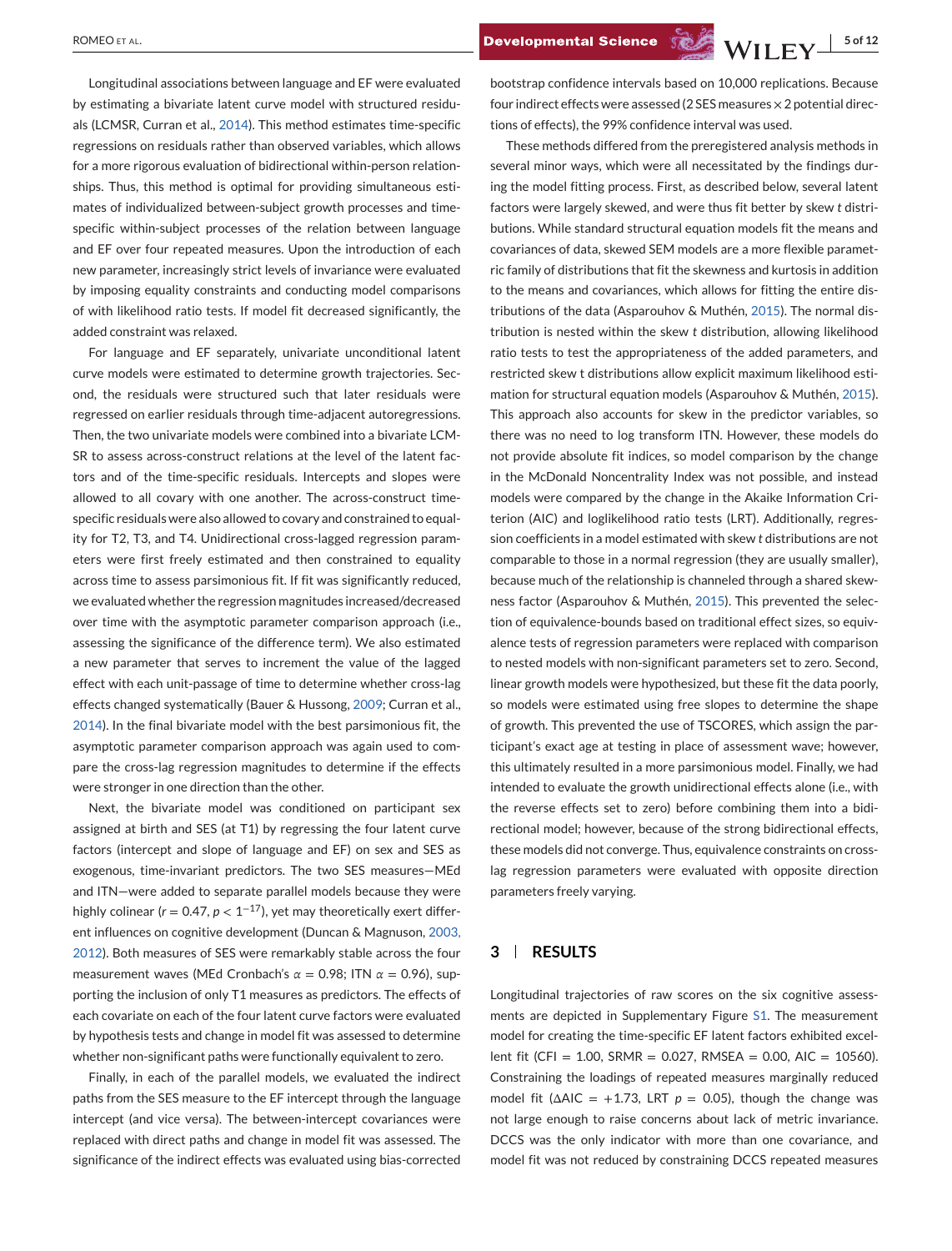**6 of 12** RAZ. ROMEO ET AL. **Developmental Science Contract and Science Contract and Science ROMEO ET AL.** 



**FIGURE 2** Estimated growth trajectories of language and executive functioning (EF). Slope estimates are estimated from a latent curve model (language) and a curve of factors model (EF). Slope is fixed to 0 at wave 1 and to 1 at wave 4, with the slopes at waves 2 and 3 freely estimated. Error bars at waves 2 and 3 represent the standard error of the slope point estimates

covariances ( $\triangle$ AIC =  $-7.69$ , LRT  $p = 0.99$ ), so the more parsimonious model was retained. However, the EF latent factor at T1 was strongly right-skewed (skew = 1.149), and thus was fit better by a skew *t* distribution ( $\Delta$ AIC = -102.39). Factor structure and loadings are shown in Supplementary Figure S2. Thus, the remainder of models are estimated using skew *t* distributions; however, because these do not allow for absolute fit indices, when new non-nested models are introduced, we first report absolute fit indices assuming a normal distribution are reported first.

### **3.1 Growth in language comprehension**

A latent curve model for language with free slopes fit the data well  $(CF1 = 1.00, SRMR = 0.02, RMSEA = 0.03, AIC = 1188)$  and revealed a pattern of nonlinear growth with larger increases between earlier waves and smaller increases between later waves (Figure 2). Both latent factors were highly skewed (intercept skew = −1.16, slope skew  $= 1.15$ ), and a skew *t* distribution improved model fit ( $\triangle$ AIC = -39.46). The means for both the latent intercept ( $\mu$  = -0.20, *SE* = 0.04, *p* < 0.001) and latent slope (*μ* = 0.852, *SE* = 0.05, *p* < 0.001) were significant, yet neither variance was significant, nor was the covariance between the latent intercept or slope. The addition of freely varying residual variances with time-adjacent autoregression significantly improved fit ( $\triangle AIC = -3.12$ , LRT  $p = 0.02$ ), and the autoregressive parameter was significant  $(B = 0.17, SE = 0.076, p = 0.03)$ .

# **3.2 Growth in executive function**

A latent curve of factors model for EF with free slopes also fit the data well (CFI = 0.98, SRMR = 0.07, RMSEA = 0.03, AIC = 10571) and was further improved with skew t distributions ( $\Delta AIC = -91.62$ ).

The mean of latent intercept was not significant, but the mean of the latent slope was ( $\mu = 2.28$ ,  $SE = 0.11$ ,  $p < 0.001$ ). The variance of each latent growth factor was significant (intercept  $\psi = 0.22$ , *SE* = 0.05, *p* < 0.001; slope *ψ* = 1.9, SE = 0.05, *p* < 0.001). The covariance between the latent intercept and slope was significant and negative ( $\psi$  = -0.20,  $SE = 0.04$ ,  $p < 0.001$ ). As with language, a pattern of nonlinear growth indicated larger increases between earlier waves and smaller increases between later waves (Figure 2). The addition of freely varying residual variances with time-adjacent autoregression did not significantly alter fit ( $\triangle$ AIC = +3.71, LRT  $p > 0.1$ ), so these parameters were retained in

accordance with the hypotheses. The autoregressive parameter was not significant, but it was not set to zero so that it could be evaluated in the bivariate model.

# **3.3 Joint language and executive function growth**

The bivariate LCMSR model fit the data well (CFI =  $0.98$ , SRMR =  $0.06$ , RMSEA =  $0.03$ , AIC = 11505) and was further improved with skew t distributions ( $\Delta AIC = -33.92$ ). Constraining the cross-lag regressions of EF on language over time to equality significantly reduced model fit ( $\triangle$ AIC = +73.18, LRT  $p < 0.001$ ), and thus was not retained. Comparison of regression parameters revealed that the effect of language on EF decreased over time, such that the effect of wave 2 language on wave 3 EF was significantly smaller than the effect of wave 1 language on wave 2 EF ( $\Delta B = -0.63$ ,  $p < 0.001$ ). There was no significant difference between the effect of wave 2 language on wave 3 EF and the effect of wave 3 language on wave 4 EF ( $\Delta B = -0.07$ ,  $p = 0.50$ ). Because the reduction in regression strength did not systematically decrease at a constant rate, the regression parameters remained freely estimated. Constraining the cross-lag regressions of language on EF to be equal over time did not significantly alter model fit (LRT *p* = 0.98) and improved parsimonious fit ( $\triangle$ AIC = -3.95) so this restraint was retained. Thus, there was only one regression parameter indexing the influence of prior EF on later language. All four cross-lag regression parameters were significant (all  $p < 0.005$ ), indicating bidirectional effects. However, from wave 1 to wave 2, the effect of language on EF was significantly stronger than the effect of EF on language (Δ*B* = 0.80,  $p < 0.001$ ). This was marginally true from wave 2 to wave 3 ( $\Delta B = 0.17$ ,  $p = 0.09$ ) as the effect of language on EF was reduced ( $\Delta B = -0.63$ , *p* < 0.001). Finally, at the last transition from wave 3 to wave 4, the bidirectional effects did not significantly differ. These relationships are displayed in Figure [3.](#page-6-0)

# **3.4 Socioeconomic associations with language and executive functioning**

To characterize predictors of these relationships, the bivariate model was simultaneously conditioned on participant sex and SES, which were allowed to covary. SES measures of MEd and ITN assessed in parallel models (Figure [4,](#page-7-0) upper). Both models fit the data well (MEd:  $CFI = 0.97$ ,  $SRMR = 0.06$ ,  $RMSEA = 0.04$ ,  $AIC = 13306$ ;  $ITN: CFI = 0.98$ ,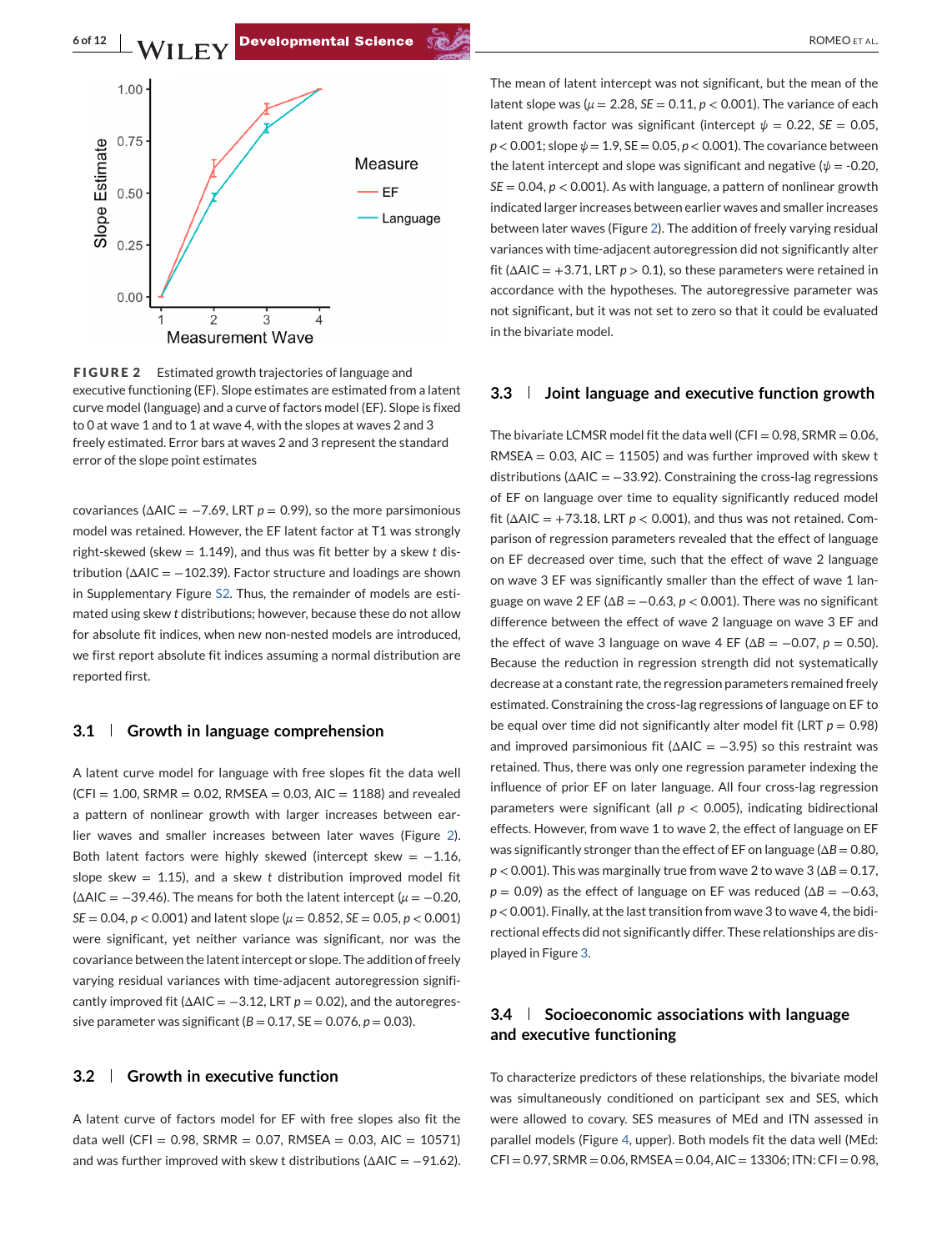<span id="page-6-0"></span>

**FIGURE 3** Diagram representing the bivariate latent curve model with structured residuals (LCMSR) of the relationships between language (lang) and executive functioning (EF) development. Solid lines represent significant paths with associated unstandardized point estimates, and dotted lines indicate covariances that were estimated but not significant. The average age of participants (in months) is represented for each manifest variable. The measurement model for the EF latent factors is visualized in Supplementary Figure S2. Latent structured residual factors (SR) have loadings fixed to 1, and autoregressive paths are fixed to equality between waves. Cross-lagged paths are fixed to equality for language SRs regressed on EF SRs, but freely estimated for EF SRs regressed on language SRs, which decrease over time. The within-wave covariances of SR residuals are fixed to equality for the last three waves

 $SRMR = 0.06$ , RMSEA = 0.03, AIC = 13163), and both were improved with a skew *t* distribution (MEd: ΔAIC = −191.57; ITN: ΔAIC = −22.60). Sex was significantly associated with the language intercept in both models (MEd: *B* = −0.11, *p* = 0.02; ITN: *B* = −0.17, *p* = 0.001), such that boys had lower initial language scores than girls. In the model with ITN, sex was also associated with the language slope ( $B = 0.14$ , *p* = 0.02), indicating that, controlling for ITN, boys also showed steeper

language growth over time. Sex was not associated with the EF intercept or slope in either model. SES measures were significantly and positively associated with both the latent intercept for language (MEd:  $B = 0.08$ ,  $p < 0.001$ ; ITN:  $B = 0.06$ ,  $p < 0.001$ ) and the latent intercept for EF (MEd: *B* = 0.10, *p* < 0.001; ITN: *B* = 0.10, *p* < 0.001), such that higher SES was associated with higher initial scores. Neither SES measure was significantly associated with either latent slope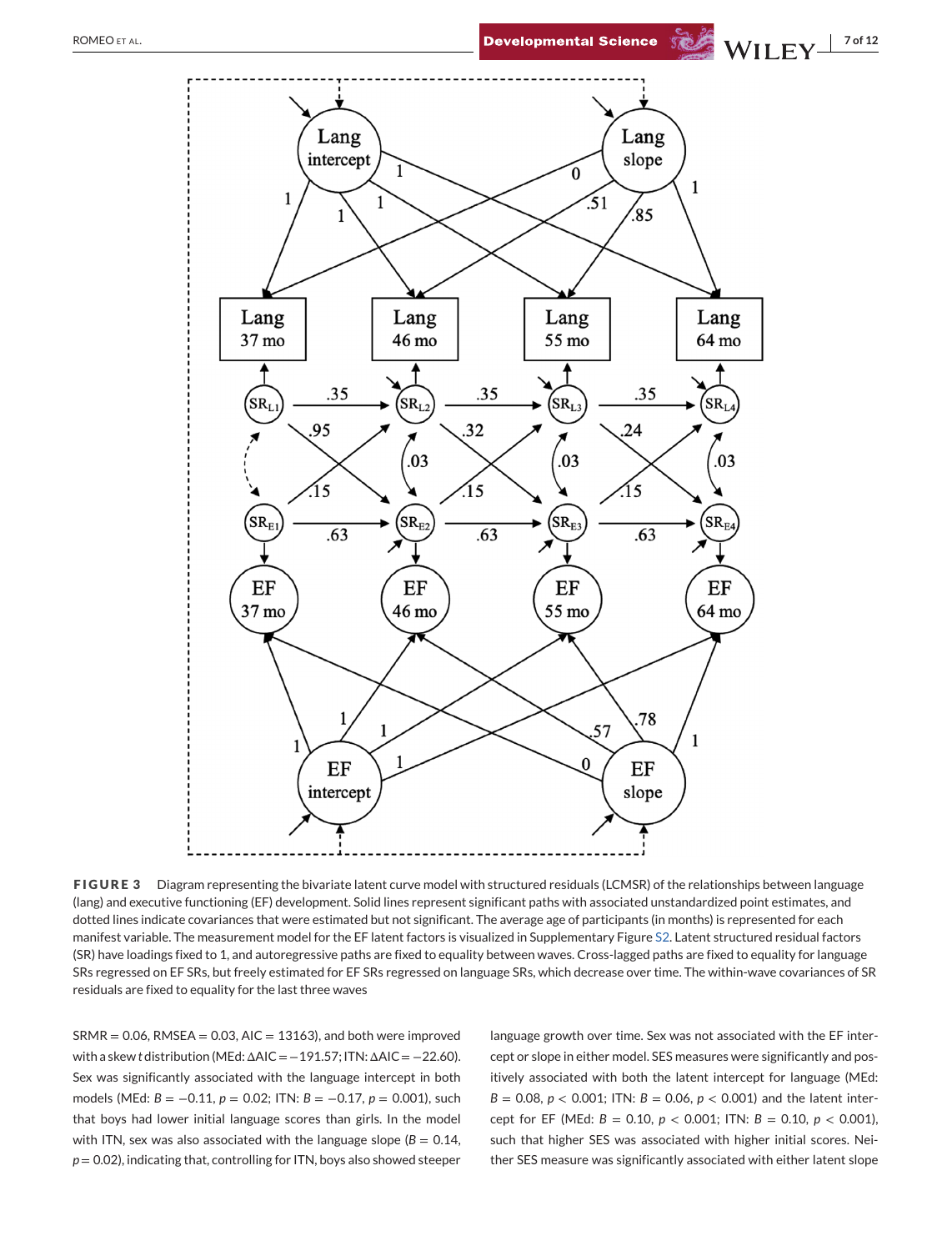<span id="page-7-0"></span>

**FIGURE 4** Diagrams representing the relationships between language (lang) and executive functioning (EF) development conditioned on (a, c) participant sex and maternal education (MEd), or (b, c) participant sex and family income-to-needs ratio (ITN). Solid lines represent significant paths with associated unstandardized point estimates, and dotted lines indicate paths that were estimated but not significant. Models in (a) and (c) allow latent intercepts and slopes to covary, while models in (c) and (d) estimate direct paths from the language intercept to the EF intercept. Bolded lines represent the indirect paths from each SES measure through the language intercept to the EF intercept (solid bold lines) and the direct (c') paths that are no longer significant after accounting for the indirect paths (dotted bold lines)

(all  $|B|$  < 0.03, all  $p > 0.14$ ); however, removing these paths reduced model fit (MEd: ΔAIC = +33.87, LRT *p* < 0.001; ITN: ΔAIC = +8.18, LRT  $p = 0.002$ ), suggesting that the effects of SES on both latent slopes are neither statistically different from nor statistically equivalent to zero.

### **3.5 Mediation of socioeconomic associations**

Mediation models were then estimated to determine whether the language intercept mediated the relationship between SES measures and the EF intercept (Figure 4, lower). Even though the intercepts are derived using longitudinal information, they are both between-person measures, so the reverse mediations (i.e., whether the EF intercept mediated relationships between SES and language) were also evaluated in competing models.

For MEd, the model with an indirect path from MEd to EF through language (Figure 4c) fit significantly better than the model with undi-

rected paths (Figure 4a,  $\Delta AIC = -11.75$ ), and also fit better than the model with the reverse indirect path (ΔAIC = -23.48). The directional path from the language intercept to the EF intercept (b-path) was significant ( $B = 1.41$ ,  $p = 0.04$ , 99%CI = [0.41, 4.32]). Also, the indirect effect of MEd on EF through language was significant ( $B = 0.10$ , 99%CI = [0.02, 0.32]), while the path from MEd to the EF intercept (c' path) was no longer significant (*B* = −0.01, *p* = 0.89, 99%CI = [−0.27, 0.08]).

The same pattern was observed for ITN. Specifically, the model with an indirect path from ITN to EF through language (Figure 4d) fit significantly better than the model with undirected paths (Figure 4b,  $\Delta AIC = -3.38$ ), and also fit better than the model with the reverse indirect path ( $\triangle$ AIC = -22.97). The direct path from the language intercept to the EF intercept (b-path) was significant ( $B = 1.48$ ,  $p = 0.01$ , 99%CI = [0.40, 3.30]). Also, the indirect effect of ITN on EF through language was also significant ( $B = 0.09$ , 99%CI = [0.02, 0.24]), while the path from ITN to the EF intercept (c'-path) was no longer significant (*B* = 0.01, *p* = 0.91, 99%CI = [−0.15, 0.08]).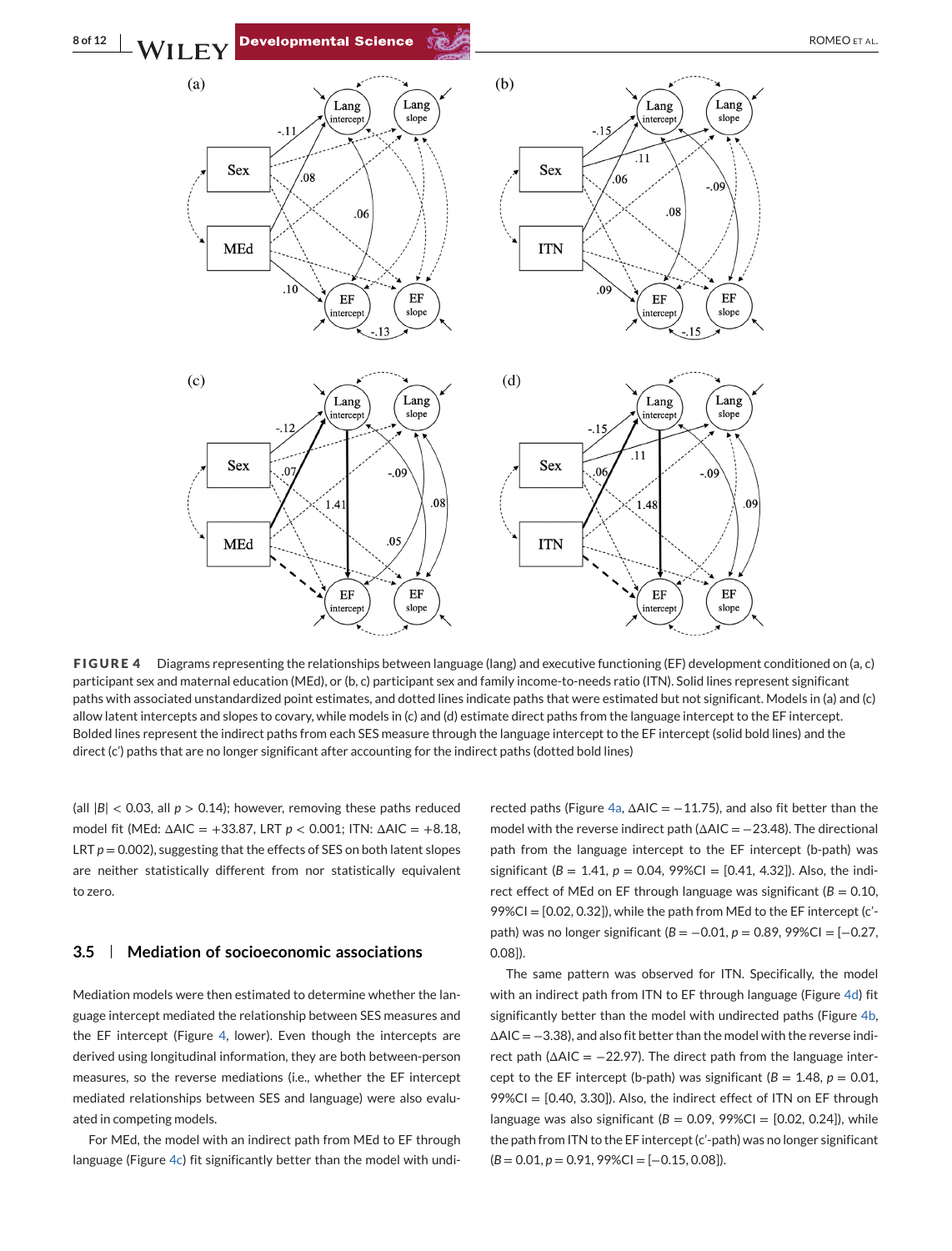## **4 DISCUSSION**

This study investigated relationships between SES and the development of language and EF skills across preschool, from ages 3 to 5 years. Growth models revealed significant bidirectional effects across the entire age range studied. However, at the earlier ages (3 years), language comprehension more strongly predicted later EF skills than the reverse, yet at later ages (4–5 years), the bidirectional effects across domains did not significantly differ. Both MEd and ITN were associated with language and EF skills at age 3 but were not associated with growth in either cognitive domain, suggesting that children from higher-SES backgrounds exhibit higher skills than their peers from lower-SES households by the age of 3 years, but do not differ in the rates of growth from 3 to 5 years. Finally, language comprehension at the earliest timepoint mediated the associations of SES measures with initial EF skills, suggesting that SES differences in language skills may contribute to disparities in EF in early childhood. These results have both empirical and translational implications.

The finding of bidirectional influences between language and EF development is consistent with a developmental systems framework (Fischer & Bidell, [2006;](#page-10-0) Ford & Lerner, [1992\)](#page-10-0), in which these skills dynamically co-develop through interaction between biological and experiential influences. Similarly, these findings fit with a biological explanation of dynamic neural plasticity, in which the neural architecture supporting language and other domains of cognitive develop flexibly, such that the functional and structural organization of cognition are dynamic across developmental time and in response to experiences (Blumstein & Amso, [2013\)](#page-9-0). While these domains appear to be neurobiologically distinct in adults (Fedorenko et al., [2011\)](#page-10-0), it remains an open question whether language and EF rely on distinct neural processes in childhood, or if these become differentiated throughout development.

Furthermore, the finding that language more strongly influences EF than vice versa is consistent with several prior studies of children in this age range (Fuhs & Day, [2011;](#page-10-0) Kuhn et al., [2016;](#page-10-0) Slot & von Suchodoletz, [2018;](#page-11-0) White et al., [2017\)](#page-11-0). Importantly though, this difference in effect magnitude was only found at the earliest ages (3 years) before leveling off. This suggests that language skills, and specifically language comprehension, are particularly important for scaffolding early EF development. One mechanism that might explain this pattern is that language provides a hierarchical rule-based system for processing information and helps to support abstract representations of concepts or goals through the use of labels (Kuhn et al., [2016;](#page-10-0) Slot & von Suchodoletz, [2018\)](#page-11-0). Notably, children undergo rapid lexical development in toddlerhood (i.e., the "word spurt" or "language explosion") (Goldfield & Reznick, [1990\)](#page-10-0) alongside robust morphological and syntactic development (Brown, [1973\)](#page-9-0), both of which may serve as critical foundations for early EF development. As EF skills begin to grow more rapidly across the preschool period, the feedback loop between language and EF appears to balance out, with language continuing to support EF development, as well as varied EF skills supporting linguistic skills such as word learning from context and social communication skills.

Alternatively, it is also possible that language appears to influence EF more strongly than the reverse because the EF tasks used in the current study were administered verbally. By this account, better language skills could enhance understanding of task rules and goals, which could lead to higher performance, no matter whether the child used linguistic strategies (e.g., verbal repetition of the rules) to complete the task. However, we find this explanation unlikely since children were given multiple practice trials with feedback on each task to ensure understanding. Yet to fully rule out such an account, future research should examine relationships with EF tasks requiring little or no language to explain, such as tablet-based tasks that use visual demonstrations instead of verbal instructions.

A wealth of prior studies have observed strong associations between SES and measures of language and EF development (for reviews, see Lawson et al., [2018;](#page-10-0) Pace et al., [2017\)](#page-11-0). The present finding that SES predicts the level of both language and EF skills at the beginning of the study (age three years) but not growth in these skills over time suggests that whatever influence SES is having on these aspects of cognitive development unfolds very early in life. This is consistent with other studies of preschool-aged children that have found that SES associations with both language (Farkas & Beron, [2004;](#page-10-0) Levine et al., [2020\)](#page-10-0) and EF (Hackman et al., [2015;](#page-10-0) Hughes et al., [2010\)](#page-10-0) emerge early, and these disparities remain relatively stable through the transition to school. Together this suggests that intervention efforts to reduce SES disparities in cognitive development may have the greatest benefit early in life when differences are first emerging.

Finally, the finding that the association of SES with early EF were mediated by early language comprehension indicates that individual differences in receptive language development in the first years of life serve as one potential mechanism contributing to SES differences in early EF. This is consistent with findings in cross-sectional studies of children ranging from 5 to 17 years of age (Catale et al., [2012;](#page-9-0) Noble et al., [2005, 2007;](#page-11-0) Pluck et al., [2020\)](#page-11-0), and suggests that the mediating role of language occurs even earlier, by age 3. Given that language is often found to be the neurocognitive domain with the greatest SES gradients (Farah et al., [2006;](#page-10-0) Jednorog et al., [2012;](#page-10-0) Noble et al., [2007\)](#page-11-0), it is logical that this influence may have downstream influences on other cognitive skills supported early language development.

These findings also have important practical implications. Given the significant influence of EF on academic and other life outcomes, many intervention programs have been designed to improve young children's EF through direct cognitive training as well as modifications to their environments (for reviews, see Diamond & Lee, [2011;](#page-10-0) Scionti et al., [2019\)](#page-11-0). These interventions are commonly targeted at children from lower SES backgrounds with the goal of reducing disparities. The present findings suggest that improving children's early language skills may serve as an indirect pathway to improving EF development. A targeted way of accomplishing this would be through direct, family-based intervention programs; indeed, increases in children's early home language environments result in commensurate improvements in both language and EF skills (Romeo et al., [2021\)](#page-11-0). However, further research is needed to determine whether language experience has direct influence on EF development, or whether it indirectly scaffolds EF through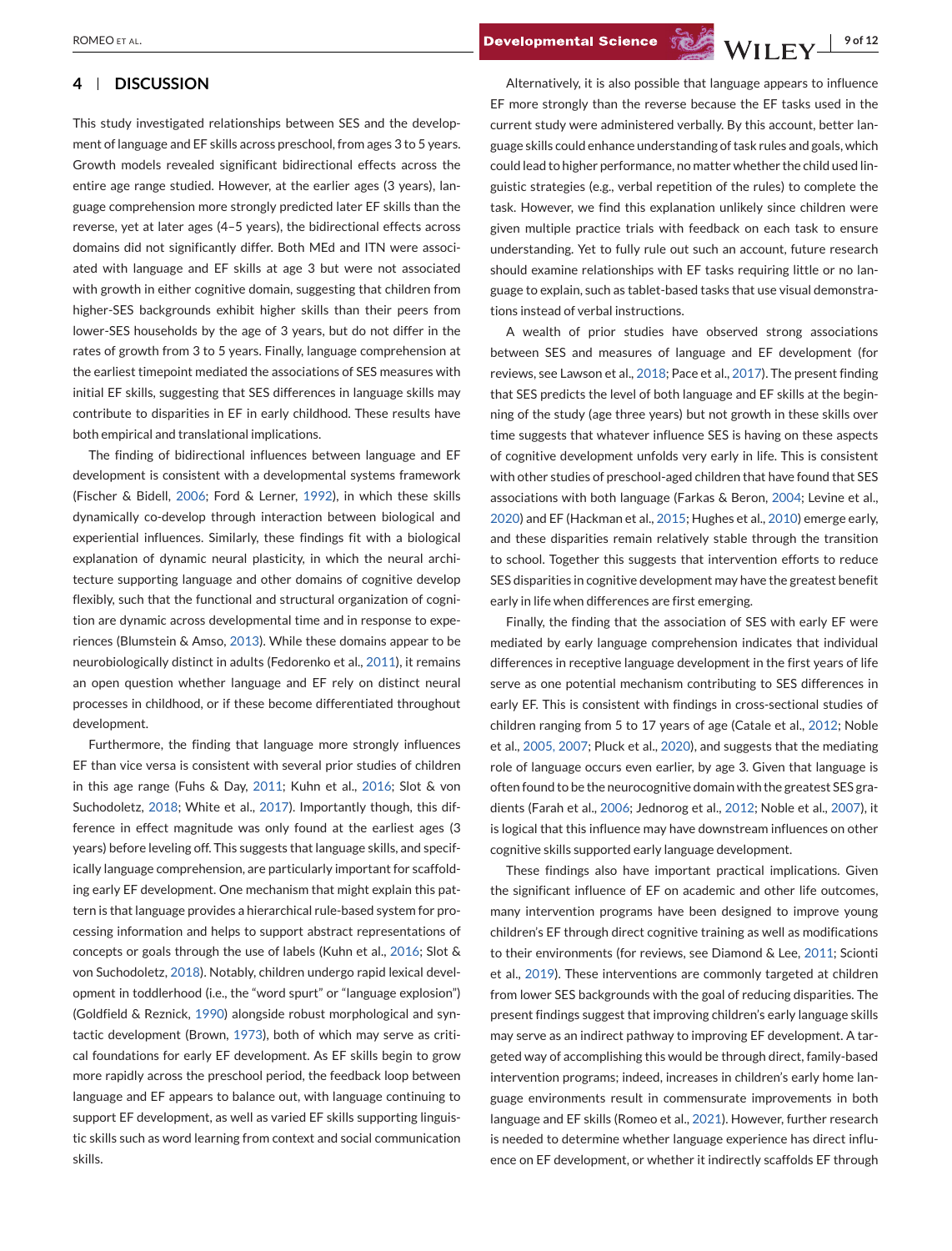<span id="page-9-0"></span>language development. Additionally, it is unclear whether direct interventions on language skills would result in long-term EF improvement, as well as the effects of multi-pronged approaches targeting the codevelopment of language and EF. Alternatively, interventions targeting factors that are further upstream to reduce the structural inequities that shape children's early cognitive environments (e.g., a universal basic income, expanded access to high-quality early childhood education programs) may have cascading effects on both language and EF development. Such approaches have the potential for more widespread reduction of disparities in cognitive development by targeting the source.

Despite its advances, this study has several limitations. Regarding the measures, only receptive language was assessed. However, language domains tend to be more strongly intercorrelated than EF domains (Korkman et al., [2007\)](#page-10-0), and language samples at Time 1 reveal strong correlations between the included receptive measure and multiple expressive measures of lexical and morphosyntactic development (*p* < 0.001). Further, because the language task in the present study involved escalating complexity of both vocabulary and syntax, it is impossible to discern which precise language skills most facilitate early EF development. Future research should encompass more comprehensive assessments of language subdomains to reveal more precise pathways of influence. Additionally, as mentioned above, the EF tasks used were all explained verbally, and future research should aim to fully dissociate language and EF tasks to the extent possible. Regarding the methods, the mediation models suggest the possibility of causality, but these do not rule out third variables or reciprocal relationships; experimental manipulation would be needed to have greater confidence in the proposed causal pathways. Finally, SES is an imprecise index of children's proximal experiences, such as cognitive stimulation through language rich caregiver-child interaction. Thus, while this study provides evidence about the temporal relationship between language and EF development, we can only speculate on the mechanisms by which early language skills support EF development. Future studies examining children's cognitive and linguistic experience is needed to reveal the precise nature of the language-EF relationship across development.

In conclusion, this study revealed dynamic relationships between SES, language, and EF development in the preschool years. Findings suggest that SES-related differences in receptive language development, instantiated before age 3, may contribute to the well-established relationship between SES and EF development. Interventions addressing disparities in EF may be well served by acknowledging the intricate relationship with language during development to optimally support cognitive development in children from socioeconomically diverse backgrounds.

## **ACKNOWLEDGMENTS**

This research was supported by the Eunice Kennedy Shriver National Institute for Child Health and Human Development (K99-HD103873 to RRR, and R01-HD054465 to LJL) and the National Institute for Mental Health (R01-MH106482 to KAM). We thank the families who participated in this study and members of the Longitudinal Modeling Club for feedback on analytical design.

## **CONFLICT OF INTEREST STATEMENT**

The authors have no conflict of interest to declare.

## **DATA AVAILABILITY STATEMENT**

The pre-registered hypotheses/procedures, code, and analytical output for this study can be found at [https://osf.io/34hf6/.](https://osf.io/34hf6/) Raw data is available by request to the final author.

#### **ORCID**

*Rachel R. Rome[o](https://orcid.org/0000-0002-0315-4385)* <https://orcid.org/0000-0002-0315-4385>

#### **REFERENCES**

- Asparouhov, T., & Muthén, B. (2015). Structural equation models and mixture models with continuous nonnormal skewed distributions. *Structural Equation Modeling: A Multidisciplinary Journal*, *23*(1), 1–19. [https://doi.](https://doi.org/10.1080/10705511.2014.947375) [org/10.1080/10705511.2014.947375](https://doi.org/10.1080/10705511.2014.947375)
- Baddeley, A. D., & Hitch, G. (1974). Working memory. In (G. H. Bower Ed.), *Psychology of learning and motivation* (Vol., 8, pp. 47–89). Academic Press. [https://doi.org/10.1016/S0079-7421\(08\)60452-1](https://doi.org/10.1016/S0079-7421(08)60452-1)
- Bauer, D. J., & Hussong, A. M. (2009). Psychometric approaches for developing commensurate measures across independent studies: Traditional and new models. *Psychological Methods*, *14*(2), 101–125. [https://doi.org/](https://doi.org/10.1037/a0015583) [10.1037/a0015583](https://doi.org/10.1037/a0015583)
- Best, J. R., & Miller, P. H. (2010). A developmental perspective on executive function. *Child Development*, *81*(6), 1641–1660. [https://doi.org/10.1111/](https://doi.org/10.1111/j.1467-8624.2010.01499.x) [j.1467-8624.2010.01499.x](https://doi.org/10.1111/j.1467-8624.2010.01499.x)
- Blumstein, S. E., & Amso, D. (2013). Dynamic functional organization of language: Insights from functional neuroimaging. *Perspectives on Psychological Science*, *8*(1), 44–48. <https://doi.org/10.1177/1745691612469021>
- Bohlmann, N. L., Maier, M. F., & Palacios, N. (2015). Bidirectionality in selfregulation and expressive vocabulary: Comparisons between monolingual and dual language learners in preschool. *Child Development*, *86*(4), 1094–1111. <https://doi.org/10.1111/cdev.12375>
- Bradley, R. H., & Corwyn, R. F. (2002). Socioeconomic status and child development. *Annual Reviews in Psychology*, *53*, 371–399. [https://doi.org/10.](https://doi.org/10.1146/annurev.psych.53.100901.135233) [1146/annurev.psych.53.100901.135233](https://doi.org/10.1146/annurev.psych.53.100901.135233)

Brown, R. (1973). *A first language: The early stages*. George Allen & Unwin.

- Burchinal, M. R., Peisner-Feinberg, E., Pianta, R., & Howes, C. (2002). Development of academic skills from preschool through second grade: Family and classroom predictors of developmental trajectories. *Journal of School Psychology*, *40*(5), 415–436. [https://doi.org/10.1016/S0022-4405\(02\)](https://doi.org/10.1016/S0022-4405(02)00107-3) [00107-3](https://doi.org/10.1016/S0022-4405(02)00107-3)
- Catale, C., Willems, S., Lejeune, C., & Meulemans, T. (2012). Parental educational level influence on memory and executive performance in children. *European Review of Applied Psychology*, *62*(3), 161–171. [https://doi.](https://doi.org/10.1016/j.erap.2012.04.003) [org/10.1016/j.erap.2012.04.003](https://doi.org/10.1016/j.erap.2012.04.003)
- Curran, P. J., Howard, A. L., Bainter, S. A., Lane, S. T., & McGinley, J. S. (2014). The separation of between-person and within-person components of individual change over time: A latent curve model with structured residuals. *Journal of Consulting and Clinical Psychology*, *82*(5), 879–894. [https:](https://doi.org/10.1037/a0035297) [//doi.org/10.1037/a0035297](https://doi.org/10.1037/a0035297)
- Daneri, M. P., & Blair, C. (2017). Bidirectional relations between executive function and expressive vocabulary in kindergarten and first grade. *Studies in Psychology*, *38*(2), 424–450. [https://doi.org/10.1080/02109395.](https://doi.org/10.1080/02109395.2017.1295577) [2017.1295577](https://doi.org/10.1080/02109395.2017.1295577)
- Daneri, M. P., Blair, C., Kuhn, L. J., & Investigators, F. L. P. K. (2019). Maternal language and child vocabulary mediate relations between socioeconomic status and executive function during early childhood. *Child Development*, *90*(6), 2001–2018.
- Diamond, A. (2013). Executive functions. *Annual Review of Psychology*, *64*, 135–168. <https://doi.org/10.1146/annurev-psych-113011-143750>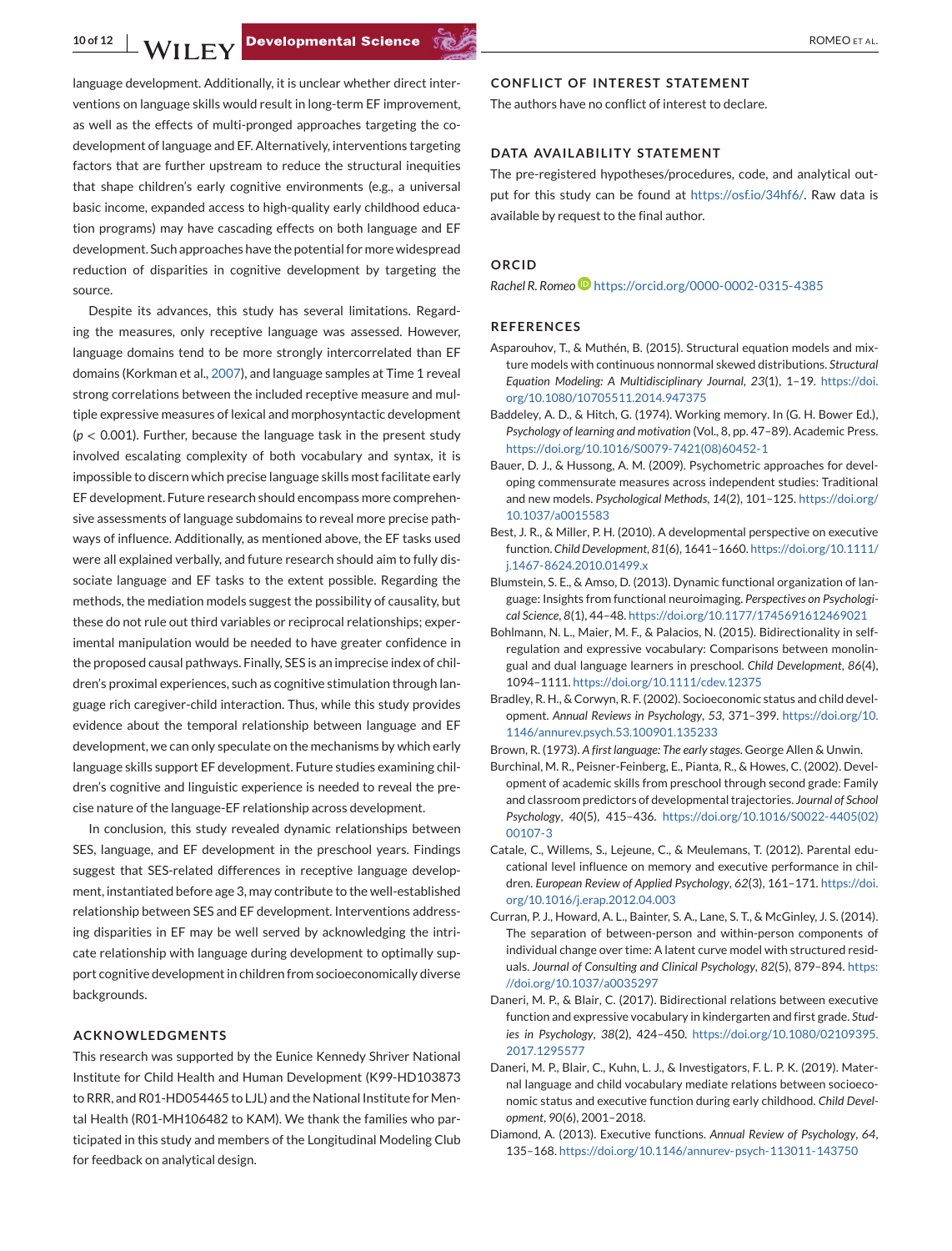- <span id="page-10-0"></span>Diamond, A., & Lee, K. (2011). Interventions shown to aid executive function development in children 4 to 12 years old. *Science*, *333*(6045), 959–964. <https://doi.org/10.1126/science.1204529>
- Duncan, G. J., & Magnuson, K. (2003). Off with Hollingshead: Socioeconomic resources, parenting, and child development. In (M. H. Bornstein & R. H. Bradley Eds.), *Monographs in parenting series: Socioeconomic status, parenting, and child development* (pp. 83–106). Lawrence Erlbaum Associates.
- Duncan, G. J., & Magnuson, K. (2012). Socioeconomic status and cognitive functioning: Moving from correlation to causation. *Wiley Interdisciplinary Reviews: Cognitive Science*, *3*(3), 377–386. [https://doi.org/10.1002/wcs.](https://doi.org/10.1002/wcs.1176) [1176](https://doi.org/10.1002/wcs.1176)
- Durham, R. E., Farkas, G., Hammer, C. S., Bruce Tomblin, J., & Catts, H. W. (2007). Kindergarten oral language skill: A key variable in the intergenerational transmission of socioeconomic status. *Research in Social Stratification and Mobility*, *25*(4), 294–305. [https://doi.org/10.1016/j.rssm.2007.](https://doi.org/10.1016/j.rssm.2007.03.001) [03.001](https://doi.org/10.1016/j.rssm.2007.03.001)
- Ellwood-Lowe, M. E., Foushee, R., & Srinivasan, M. (2021). What causes the word gap? Financial concerns may systematically suppress childdirected speech. *Developmental Science*, *25*(1), e13151.
- Farah, M. J. (2017). The neuroscience of socioeconomic status: Correlates, causes, and consequences. *Neuron*, *96*(1), 56–71. [https://doi.org/](https://doi.org/10.1016/j.neuron.2017.08.034) [10.1016/j.neuron.2017.08.034](https://doi.org/10.1016/j.neuron.2017.08.034)
- Farah, M. J., Shera, D. M., Savage, J. H., Betancourt, L., Giannetta, J. M., Brodsky, N. L., Malmud, E. K., & Hurt, H. (2006). Childhood poverty: Specific associations with neurocognitive development. *Brain Research*, *1110*(1), 166–174. <https://doi.org/10.1016/j.brainres.2006.06.072>
- Farkas, G., & Beron, K. (2004). The detailed age trajectory of oral vocabulary knowledge: Differences by class and race. *Social Science Research*, *33*(3), 464–497. <https://doi.org/10.1016/j.ssresearch.2003.08.001>
- Fedorenko, E., Behr, M. K., & Kanwisher, N. (2011). Functional specificity for high-level linguistic processing in the human brain. *PNAS*, *108*(39), 16428–16433. <https://doi.org/10.1073/pnas.1112937108>
- Fischer, K. W., & Bidell, T. R. (2006). Dynamic development of action, thought, and emotion. In (W. Damon & R. M. Lerner Eds.), *Theoretical models of human development. Handbook of child psychology* (6th edn., Vol., 1, pp. 313–399). Wiley.
- Fiske, A., & Holmboe, K. (2019). Neural substrates of early executive function development. *Developmental Review*, *52*, 42–62. [https://doi.org/10.](https://doi.org/10.1016/j.dr.2019.100866) [1016/j.dr.2019.100866](https://doi.org/10.1016/j.dr.2019.100866)
- Fitzpatrick, C., McKinnon, R. D., Blair, C. B., & Willoughby, M. T. (2014). Do preschool executive function skills explain the school readiness gap between advantaged and disadvantaged children? *Learning and Instruction*, *30*, 25–31. <https://doi.org/10.1016/j.learninstruc.2013.11.003>
- Ford, D. H., & Lerner, R. M. (1992). *Developmental systems theory: An integrative approach*. Sage Publications, Inc.
- Friederici, A. D. (2006). The neural basis of language development and its impairment. *Neuron*, *52*(6), 941–952. [https://doi.org/10.1016/j.neuron.](https://doi.org/10.1016/j.neuron.2006.12.002) [2006.12.002](https://doi.org/10.1016/j.neuron.2006.12.002)
- Fuhs, M. W., & Day, J. D. (2011). Verbal ability and executive functioning development in preschoolers at Head Start. *Developmental Psychology*, *47*(2), 404–416. <https://doi.org/10.1037/a0021065>
- Gerstadt, C., Hong, Y., & Diamond, A. (1994). The relationship between cognition and action: Performance of children 3.5-7 years old on a Stroop-like day-night test. *Cognition*, *53*, 129–153. [https://doi.org/10.](https://doi.org/10.1016/0010-0277(94)90068-x) [1016/0010-0277\(94\)90068-x](https://doi.org/10.1016/0010-0277(94)90068-x)
- Goldfield, B. A., & Reznick, J. S. (1990). Early lexical acquisition: Rate, content, and the vocabulary spurt. *Journal of Child Language*, *17*(1), 171–183. <https://doi.org/10.1017/S0305000900013167>
- Hackman, D. A., Gallop, R., Evans, G. W., & Farah, M. J. (2015). Socioeconomic status and executive function: Developmental trajectories and mediation. *Developmental Science*, *18*(5), 686–702. [https://doi.org/10.1111/](https://doi.org/10.1111/desc.12246) [desc.12246](https://doi.org/10.1111/desc.12246)
- Hoff, E. (2013). *Language development*. Cengage Learning.
- Hughes, C., Ensor, R., Wilson, A., & Graham, A. (2010). Tracking executive function across the transition to school: A latent variable approach.

*Developmental Neuropsychology*, *35*(1), 20–36. [https://doi.org/10.1080/](https://doi.org/10.1080/87565640903325691) [87565640903325691](https://doi.org/10.1080/87565640903325691)

- Jednorog, K., Altarelli, I., Monzalvo, K., Fluss, J., Dubois, J., Billard, C., Dehaene-Lambertz, G., & Ramus, F. (2012). The influence of socioeconomic status on children's brain structure. *Plos One*, *7*(8), e42486. [https:](https://doi.org/10.1371/journal.pone.0042486) [//doi.org/10.1371/journal.pone.0042486](https://doi.org/10.1371/journal.pone.0042486)
- Jones, A., Atkinson, J., Marshall, C., Botting, N., St Clair, M. C., & Morgan, G. (2020). Expressive vocabulary predicts nonverbal executive function: A 2-year longitudinal study of deaf and hearing children. *Child Development*, *91*(2), e400-e414. <https://doi.org/10.1111/cdev.13226>
- Kapa, L. L., & Erikson, J. A. (2020). The relationship between word learning and executive function in preschoolers with and without developmental language disorder. *Journal of Speech, Language, and Hearing Research*, *63*(7), 2293–2307. [https://doi.org/10.1044/2020\\_JSLHR-19-](https://doi.org/10.1044/2020_JSLHR-19-00342) [00342](https://doi.org/10.1044/2020_JSLHR-19-00342)
- Kochanska, G., Murray, K., Jacques, T., Koenig, A., & Vandegeest, K. (1996). Inhibitory control in young children and its role in emerging internalization. *Child Development*, *67*, 490–507. [https://doi.org/10.1111/j.1467-](https://doi.org/10.1111/j.1467-8624.1996.tb01747.x) [8624.1996.tb01747.x](https://doi.org/10.1111/j.1467-8624.1996.tb01747.x)
- Korkman, M., Kirk, U., & Kemp, S. (2007).*NEPSY-II: A developmental neuropsychological assessment, second edition*. The Psychological Corporation.
- Kuhn, L. J., Willoughby, M. T., Vernon-Feagans, L., & Blair, C. B., & Family Life Project Key, I. (2016). The contribution of children's time-specific and longitudinal expressive language skills on developmental trajectories of executive function. *Journal of Experimental Child Psychology*, *148*, 20–34. <https://doi.org/10.1016/j.jecp.2016.03.008>
- Lawson, G. M., & Farah, M. J. (2017). Executive function as a mediator between SES and academic achievement throughout childhood. *International Journal of Behavioral Development*, *41*(1), 94–104. [https://doi.org/](https://doi.org/10.1177/0165025415603489) [10.1177/0165025415603489](https://doi.org/10.1177/0165025415603489)
- Lawson, G. M., Hook, C. J., & Farah, M. J. (2018). A meta-analysis of the relationship between socioeconomic status and executive function performance among children. *Developmental Science*, *21*(2),. [https://doi.org/10.](https://doi.org/10.1111/desc.12529) [1111/desc.12529](https://doi.org/10.1111/desc.12529)
- Lengua, L. J., Moran, L., Zalewski, M., Ruberry, E., Kiff, C., & Thompson, S. (2015). Relations of growth in effortful control to family income, cumulative risk, and adjustment in preschool-age children. *Journal of Abnormal Child Psychology*, *43*(4), 705–720.
- Levine, D., Pace, A., Luo, R., Hirsh-Pasek, K., Michnick Golinkoff, R., de Villiers, J., Iglesias, A., & Sweig Wilson, M. (2020). Evaluating socioeconomic gaps in preschoolers' vocabulary, syntax and language process skills with the Quick Interactive Language Screener (QUILS). *Early Childhood Research Quarterly*, *50*, 114–128. [https://doi.org/10.1016/j.ecresq.](https://doi.org/10.1016/j.ecresq.2018.11.006) [2018.11.006](https://doi.org/10.1016/j.ecresq.2018.11.006)
- Levinson, S. C., & Torreira, F. (2015). Timing in turn-taking and its implications for processing models of language. *Frontiers in Psychology*, *6*, 731. <https://doi.org/10.3389/fpsyg.2015.00731>
- Marcovitch, S., & Zelazo, P. D. (2009). A hierarchical competing systems model of the emergence and early development of executive function.*Developmental Science*, *12*(1), 1–18. [https://doi.org/10.1111/j.1467-](https://doi.org/10.1111/j.1467-7687.2008.00754.x) [7687.2008.00754.x](https://doi.org/10.1111/j.1467-7687.2008.00754.x)
- Matta, T. H., Flournoy, J. C., & Byrne, M. L. (2018). Making an unknown unknown a known unknown: Missing data in longitudinal neuroimaging studies.*Developmental Cognitive Neuroscience*, *33*, 83–98. [https://doi.org/](https://doi.org/10.1016/j.dcn.2017.10.001) [10.1016/j.dcn.2017.10.001](https://doi.org/10.1016/j.dcn.2017.10.001)
- Merz, E. C., Wiltshire, C. A., & Noble, K. G. (2019). Socioeconomic inequality and the developing brain: Spotlight on language and executive function. *Child Development Perspectives*, *13*(1), 15–20. [https://doi.org/10.1111/](https://doi.org/10.1111/cdep.12305) [cdep.12305](https://doi.org/10.1111/cdep.12305)
- Miyake, A., & Friedman, N. P. (2012). The Nature and organization of individual differences in executive functions: four general conclusions. *Current Directions in Psychological Science*, *21*(1), 8–14. [https://doi.org/10.1177/](https://doi.org/10.1177/0963721411429458) [0963721411429458](https://doi.org/10.1177/0963721411429458)
- Muthén, L. K., & Muthén, B. O. (2017). *Mplus user's guide* (8th edn.). Muthén & Muthén.